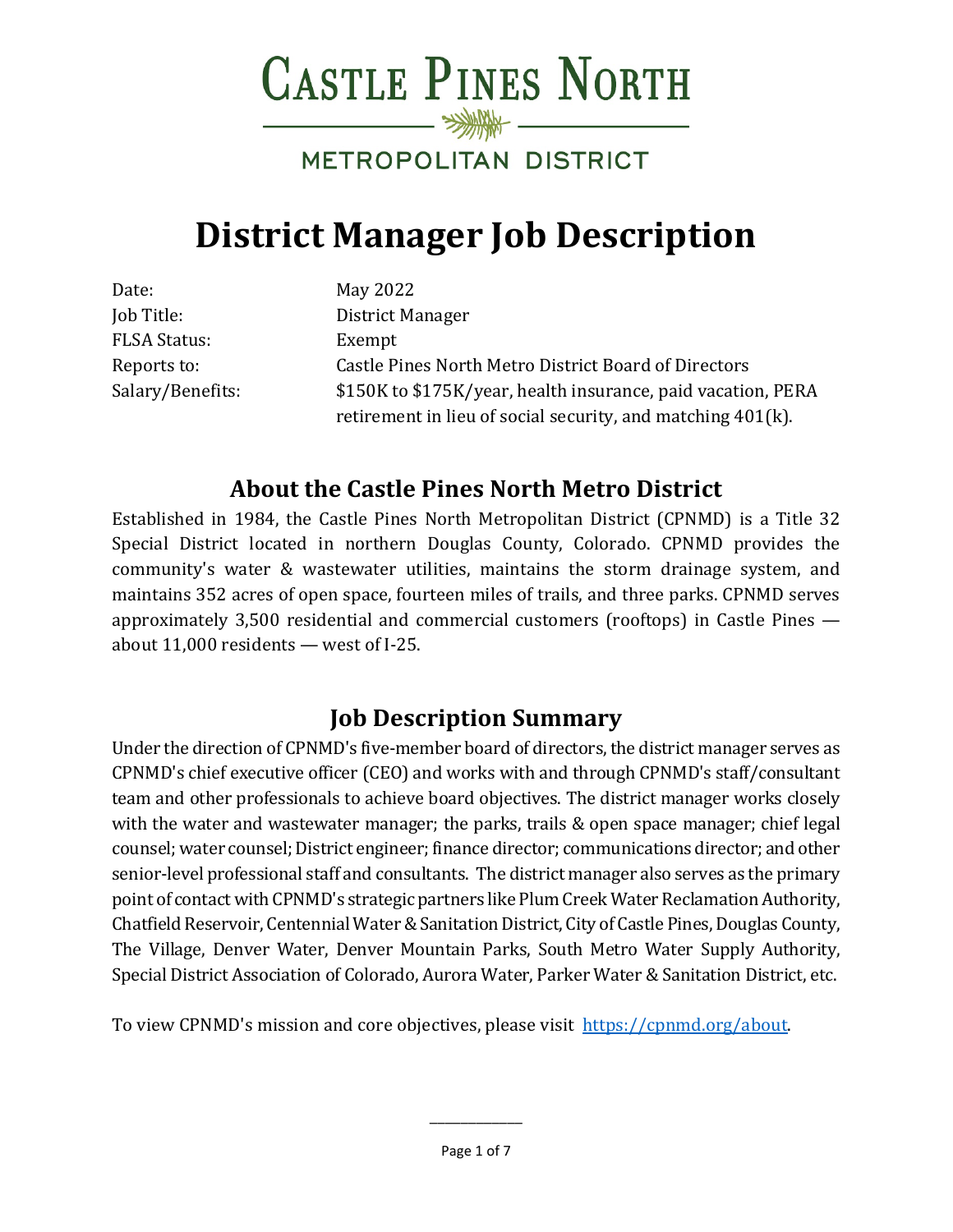#### **I. DISTRICT MANAGER'S CORE RESPONSIBILITIES**

The board of directors' primary goal is to obtain renewable water sources and consolidate with another water and/or wastewater utility to secure greater efficiencies and economies of scale and reduce costs and risks associated with the CPNMD's current structure and water resources. To achieve that goal, directors and the staff/consultant team have performed enormous work. With board direction and participation, the primary core responsibility of the district manager is to fulfill his/her fiduciary and stewardship obligations for the community's water, wastewater, stormwater, parks, trails, and open space services, while building on CPNMD's work the last four years to achieve water and wastewater utility Inclusion as soon as practicable.

#### **A. Planning and Administration**

- 1. Work with CPNMD board to consider transferring CPNMD's existing stormwater O&M responsibilities (MS4 Permit) to the City of Castle Pines.
- 2. Implement the board's vision of securing the community's renewable water future wisely and at less cost than the voter-rejected \$120 million and \$103 million renewable water plans of 2016 and 2018, respectively.
- 3. Be available to meet, discuss, tour, and work with the CPNMD board in formulating any new terms and conditions of a future Inclusion agreement.
- 4. Secure the responsible Inclusion of CPNMD's water & wastewater utilities with a larger water and wastewater utility that will work with CPNMD in good faith, possesses superior economies of scale, and charges lower rates, and assesses lower mill levies than CPNMD.
- 5. After the successful Inclusion of CPNMD's water and wastewater utilities with a larger water and wastewater service provider, responsibly secure the Inclusion of CPNMD's parks, trails, and open space assets and stewardship responsibilities with the City of Castle Pines.
- 6. Handle all matters the board of directors requests pertaining to the lawful administration and operation of CPNMD not otherwise covered in this job description.

#### **B. Finance**

- 1. Annually implement outside, independent water, wastewater, and stormwater cost-of-service rates and fees study. Said study will serve as the basis for the board's annual consideration of rate and fee adjustments and operating budget.
- 2. Work with the finance director to prepare and submit an annual draft budget to the board of directors for initial review and comment by October 15th and final approval by December 15th.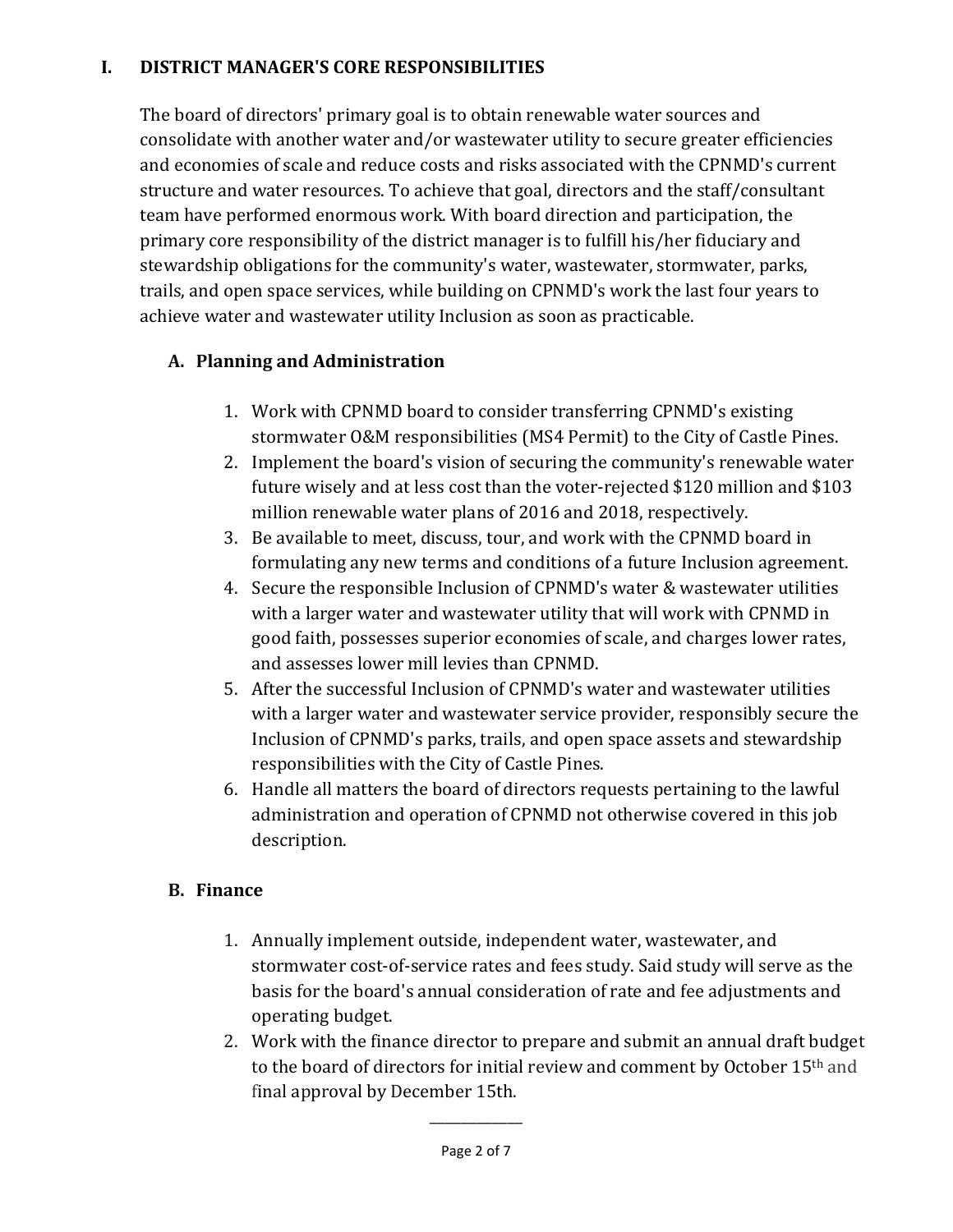- 3. Work with legal counsel to prepare the timely publication of budget-related legal notices, resolutions, certifications, notifications, and correspondence associated with the adoption of the annual budget and annual certification of CPNMD's mill levy.
- 4. Review the finance director's monthly, quarterly, and annual financial statements, which present an overview of the financial condition of each service area (e.g., three enterprise funds, the debt-service fund, and the general fund). In so doing, ensure conformity with generally accepted accounting principles from the Government Accounting Standards Board (GASB) and the Colorado Division of Local Affairs.
- 5. In the absence of the finance director at monthly meetings, be prepared to present relevant financial information to the board of directors.
- 6. Supervise the monthly preparation and distribution of checks and the timely payment of all staff and contractors.
- 7. Retire CPNMD's remaining debt as soon as practicable.
- 8. Administer insurance, evaluate risks, compare coverage, process claims, complete applications, monitor and comply with expiration dates, process routine written and telephone correspondence, etc.
- 9. Work with the finance director to analyze CPNMD's financial condition and alternate financial approaches, and coordinate bond issue preparation as necessary.

#### **C. Capital Improvements**

- 1. Invest resources sufficient to eliminate CPNMD's remaining deferred maintenance in all service areas.
- 2. Propose to the board and subsequently administer board-approved shortand long-term capital improvements in all service areas.
- 3. Coordinate with CPNMD's staff/consultant team to deliver capital improvement projects newly underway, including:
	- a. Upgrade all CPNMD's lift stations; and
	- b. Implement planned improvements to Coyote Ridge Park, including pickleball courts, tennis courts, a new skatepark, landscaping, and entryway improvements.
- 4. Work with staff/consultant team and legal counsel to draft proposals, bidding contracts, construction-administration contracts, and performance contracts.

#### **D. Operations and Maintenance**

1. Conduct periodic planning meetings with staff/consultant team.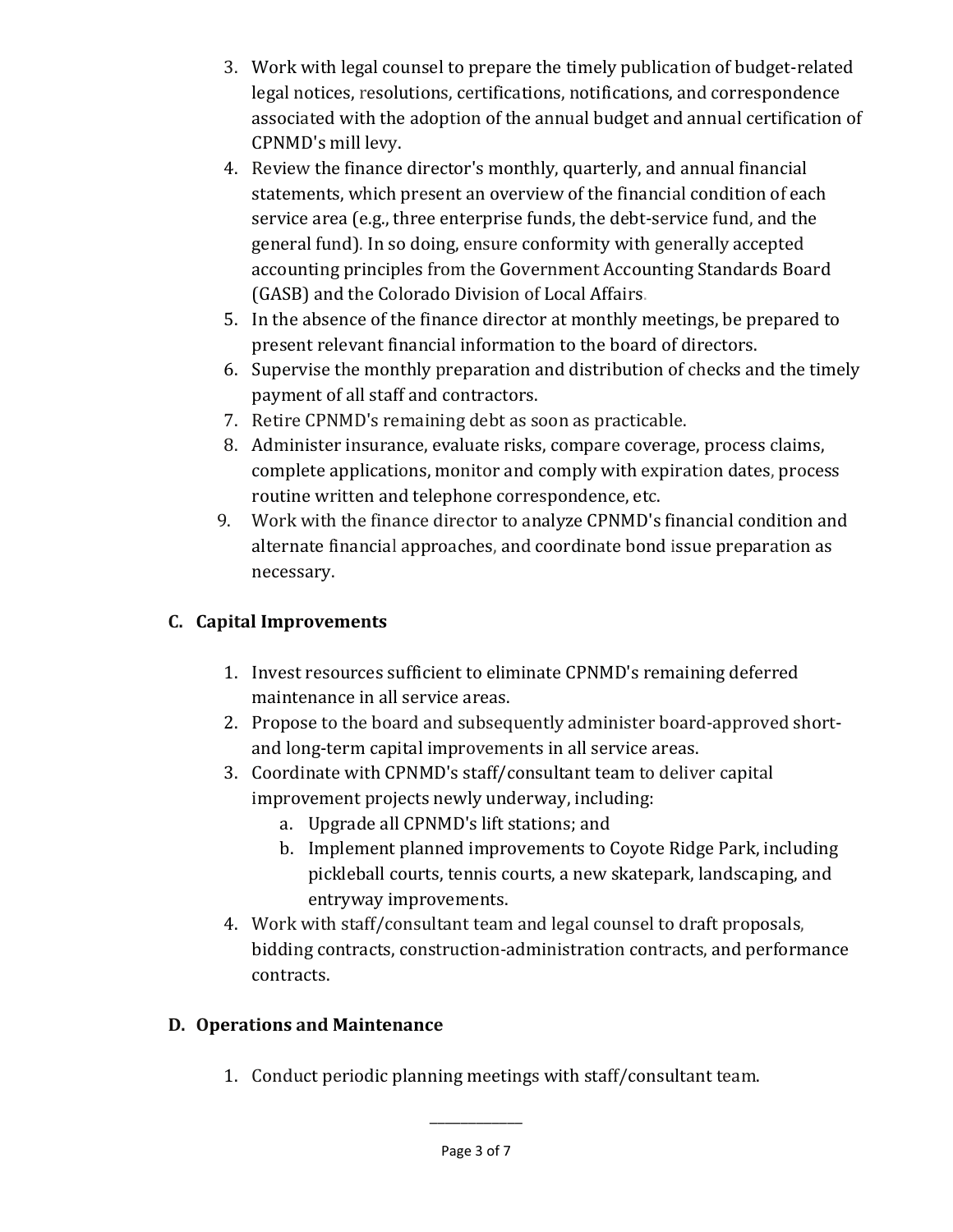- 2. Coordinate with CPNMD's staff/consultant team to execute best practices O&M on all CPNMD facilities and services, including the Castle Pines North Community Center and surrounding grounds.
- 3. Establish and maintain an inventory management system for selling and recording water and sewer taps.
- 4. Maintain accurate files of all contracts concerning CPNMD facilities and other records necessary for the orderly administration and O&M of facilities.
- 5. Maintain accurate files of all easements, tracts, and CPNMD property.
- 6. Maintain accurate inventory of all CPNMD assets.
- 7. Monitor planned development projects that may seek CPNMD service or otherwise impact CPNMD or its customers.
- 8. Strictly protect and enforce all water rights and sanitation obligations.
- 9. Aggressively pursue and administer state and federal grants, and operate/maintain facilities per the requirements of each such grant.
- 10. Monitor CPNMD's internal rules and regulations and propose refinements as necessary.
- 11. Monitor local and state regulations and propose refinements as necessary.
- 12. Review extra-territorial service requests and promptly report them to the board of directors.

### **E. Emergency Preparedness**

1. Maintain a 24/7 emergency response telephone number to which on-call staff/consultant team members must respond within 20 minutes.

#### **F. Board Meetings**

- 1. Participate in monthly board meetings and periodic special board meetings and study sessions.
- 2. Prepare and distribute board packets on the Thursday before the Monday board meeting each month.
- 3. Distribute meeting minutes.
- 4. Prepare, file, and post required legal notices for all meetings.
- 5. Inform the board of upcoming elections.
- 6. Inform the board of potential regulatory and statutory changes and impacts on CPNMD and its customers.

## **G. Rules and Regulations**

1. Enforce rules and regulations to ensure orderly and uniform planning and administration of all CPNMD service areas.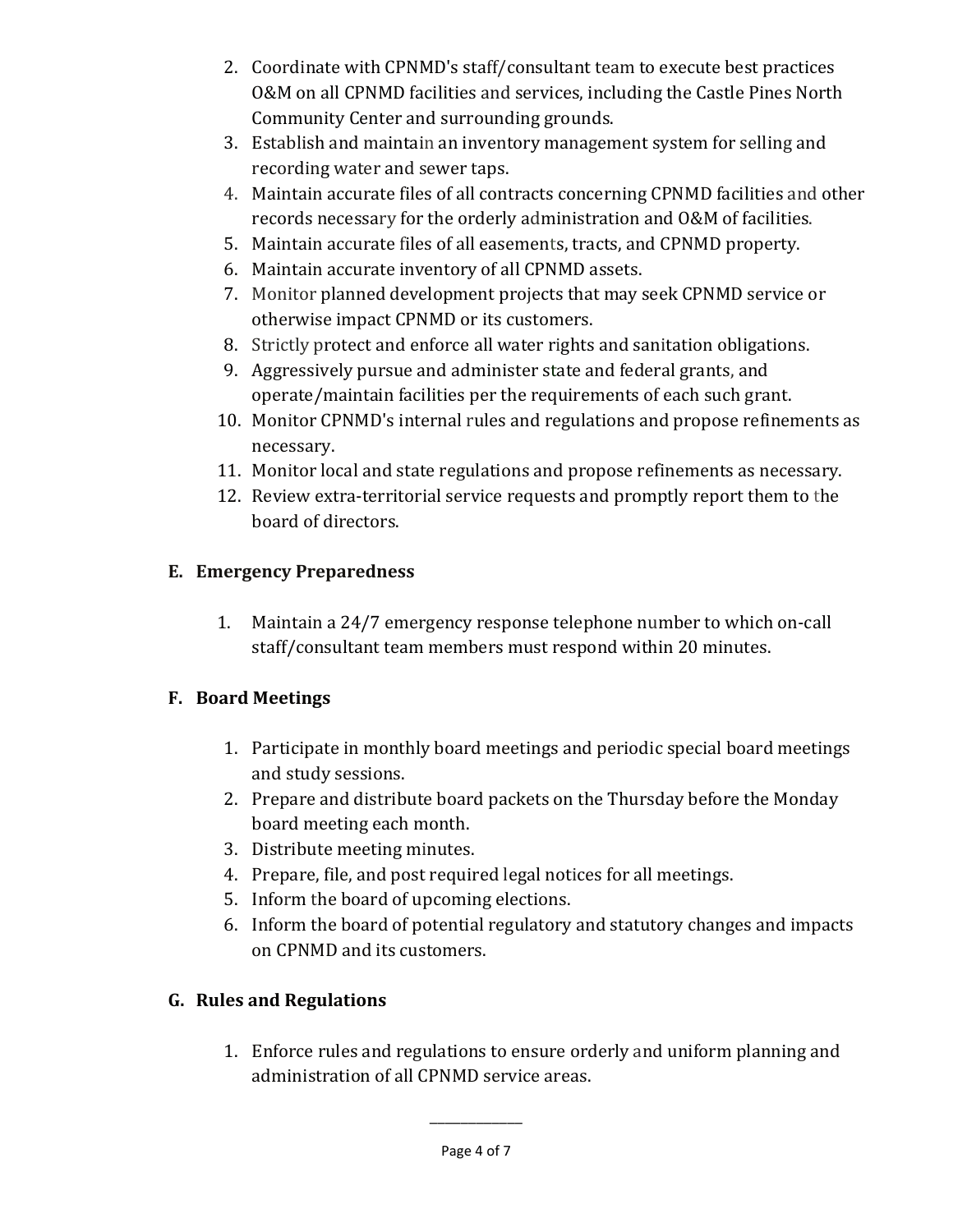2. Promote the health, safety, property, security, and general welfare of all CPNMD residents.

#### **H. Miscellaneous**

- 1. Attend and represent CPNMD at meetings with government jurisdictions, utilities, and other entities interested in CPNMD.
- 2. Serve as a voting member on:
	- a. Plum Creek Water Reclamation Authority; and
	- b. Chatfield Reservoir Mitigation Company.
- 3. Contract for the administration of CPNMD elections by a qualified Designated Election Official, preferably via legal counsel or the Douglas County Clerk & Recorder.
- 4. Collaborate with legal counsel on legal matters.
- 5. Collaborate with the finance director on all financial matters.
- 6. Collaborate with the communications director on messaging and constituent communications.
- J. Delegated Responsibilities
	- 1. Directly supervise the following positions:
		- a. Water & Wastewater Utility Operations Manager
		- b. Parks, Trails & Open Space Manager
		- c. Legal Counsel**\***
		- d. Water Counsel**\***
		- e. Chief Engineer\*
		- f. Finance Director**\***
		- g. Communications Director**\***
		- h. Front Office Customer Service Representatives
		- i. Billing Manager

(**\***CPNMD's chief legal counsel, water counsel, chief engineer, finance director, and communications director report directly to the board president and district manager.)

## **II. QUALIFICATIONS AND EXPERIENCE**

A. Possess an understanding of the roles, functions, and general operations of Title 32 special districts and metropolitan districts (as distinguished from cities and counties) in Colorado.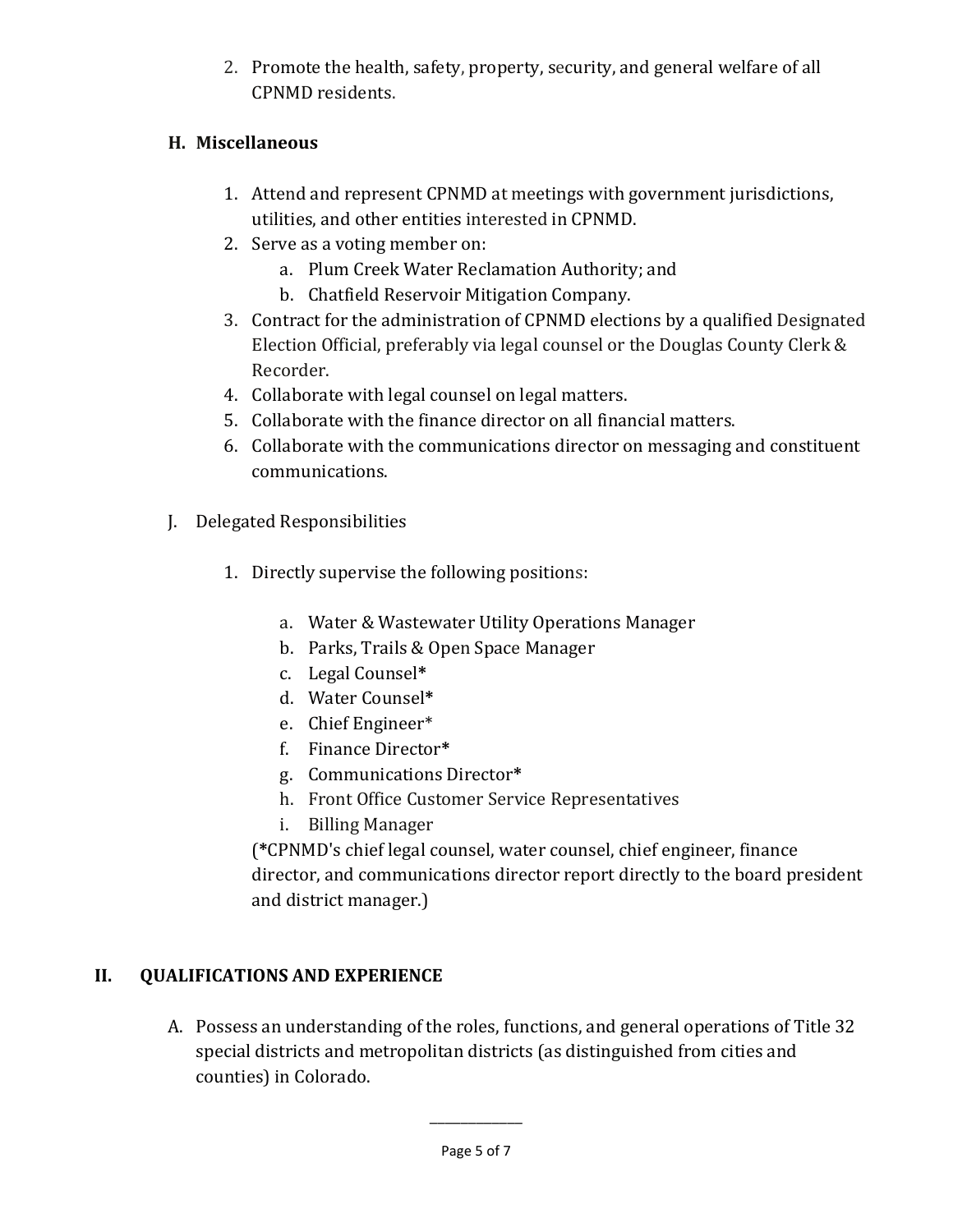- B. Possess a general understanding of metro district rules, regulations, and best practices.
- C. Possess an understanding of renewable water economics, systems, and opportunities within Douglas County, the Denver-metro region, and the state.
- D. Exhibit a working knowledge of metro district Inclusion and Dissolution processes.
- E. Possess a depth and diversity of relevant private sector experiences and successes applicable to the board's desire to execute multiple Inclusions and subsequently dissolve CPNMD.
- F. Exhibit expertise in metro district organizational leadership and management in water and wastewater utility, stormwater system, parks, trails, and open space O&M.
- G. Manage CPNMD in a fiscally conservative/responsible way.
- H. Exhibit active-listening skills and warm interpersonal skills.
- I. Commit CPNMD to best practices and procedures to maintain a safe working environment in all service areas.
- J. Coordinate critical operations during emergencies.
- K. Ensure the timely completion of projects, reports, and studies as the board requests.
- L. Communicate effectively with directors, the board, employees, staff/consultant teams, neighboring jurisdictions, and other government agencies.
- M. Graduation from an accredited college or university or equivalent business and/or public administration experience.
- N. Possess a minimum three (3) years of senior-level metro district management experience.
- O. Maintain a valid Colorado driver's license and provide a current motor vehicle record.

#### **III. PHYSICAL DEMANDS**

The district manager must exhibit the physical ability to perform the essential functions of this job. CPNMD will make reasonable accommodations to enable qualified individuals with disabilities to perform essential functions.

While performing the duties of this job, the district manager will be required to reach with